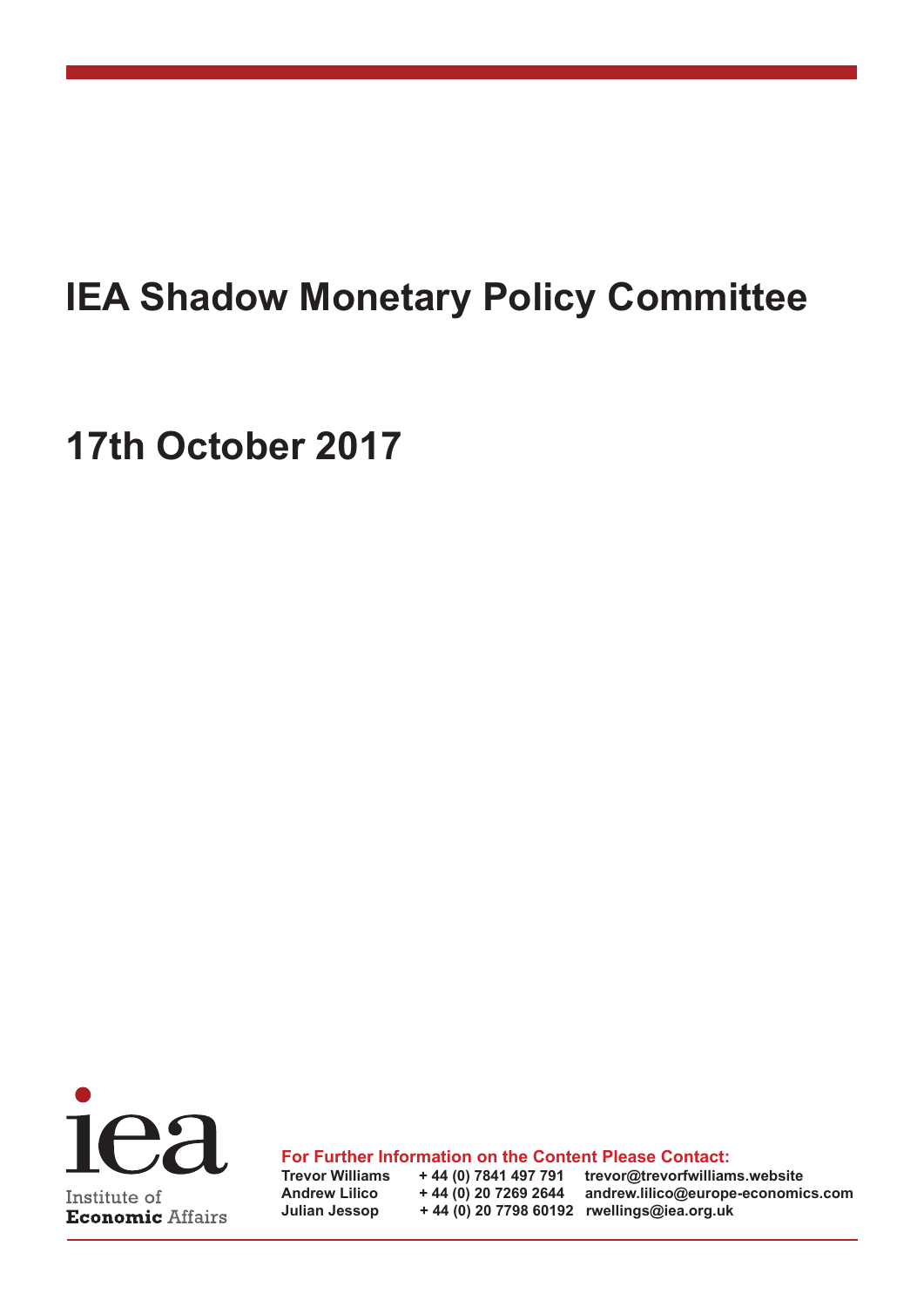**Embargo: Not for publication before 00:01am Sunday 29th October**

# **Shadow Monetary Policy Committee votes unanimously to raise Bank Rate in November.**

At its October 2017 face-to-face meeting, the Shadow Monetary Policy Committee (SMPC) voted unanimously to raise Bank rate in November. This outcome is the most decisive vote in well over ten years. Of the nine, six wanted to see an immediate hike of ½%, while three preferred to see a ¼% increase. But as well as agreeing that rates should go up, they also decided that the bias should be for further tightening. Concerning QE, three members explicitly said they wanted to see efforts to start to roll it back. One of the three was wary that if QE was withdrawn and money supply growth slowed as a consequence, this could tighten monetary policy too quickly, arguing for caution in raising rates.

Emergency-low interest rates can no longer be justified when the world economy is showing its best performance in ten years, and UK inflation is back to a five-year high. It is not that there is a severe inflation problem; we all know that there will be some fall back in 2018 when the impact of the decline in the pound drops out of the calculation. Instead, the key points are that the UK has weathered the shock of the Brexit vote much better than most had expected and that the precautionary cut to  $\frac{1}{4}$ % last August can now be reversed.

Indeed, it is high time that a move towards a more neutral level for interest rates gets underway. Raising rates will allow them to be cut in future when the economy may desperately need it. Few can argue that the critical issues facing the UK economy, from low productivity and low pay, to the effects of an aging population and the housing shortage, were caused by an overtight policy stance. If anything, excessively low interest rates are now contributing to these problems.

The SMPC is a group of economists who have gathered quarterly at the IEA since July 1997, with a briefer e-mail poll being released in the intermediate months when the minutes of the quarterly gathering are not available. That it was the first such group in Britain, and that it gathers regularly to debate the issues involved, distinguishes the SMPC from the similar exercises carried out elsewhere. To ensure that nine votes are cast each month, it carries a pool of 'spare' members. This can lead to changes in the aggregate vote, depending on who contributed to a particular poll. As a result, the nine independent and named analyses should be regarded as more significant than the exact overall vote.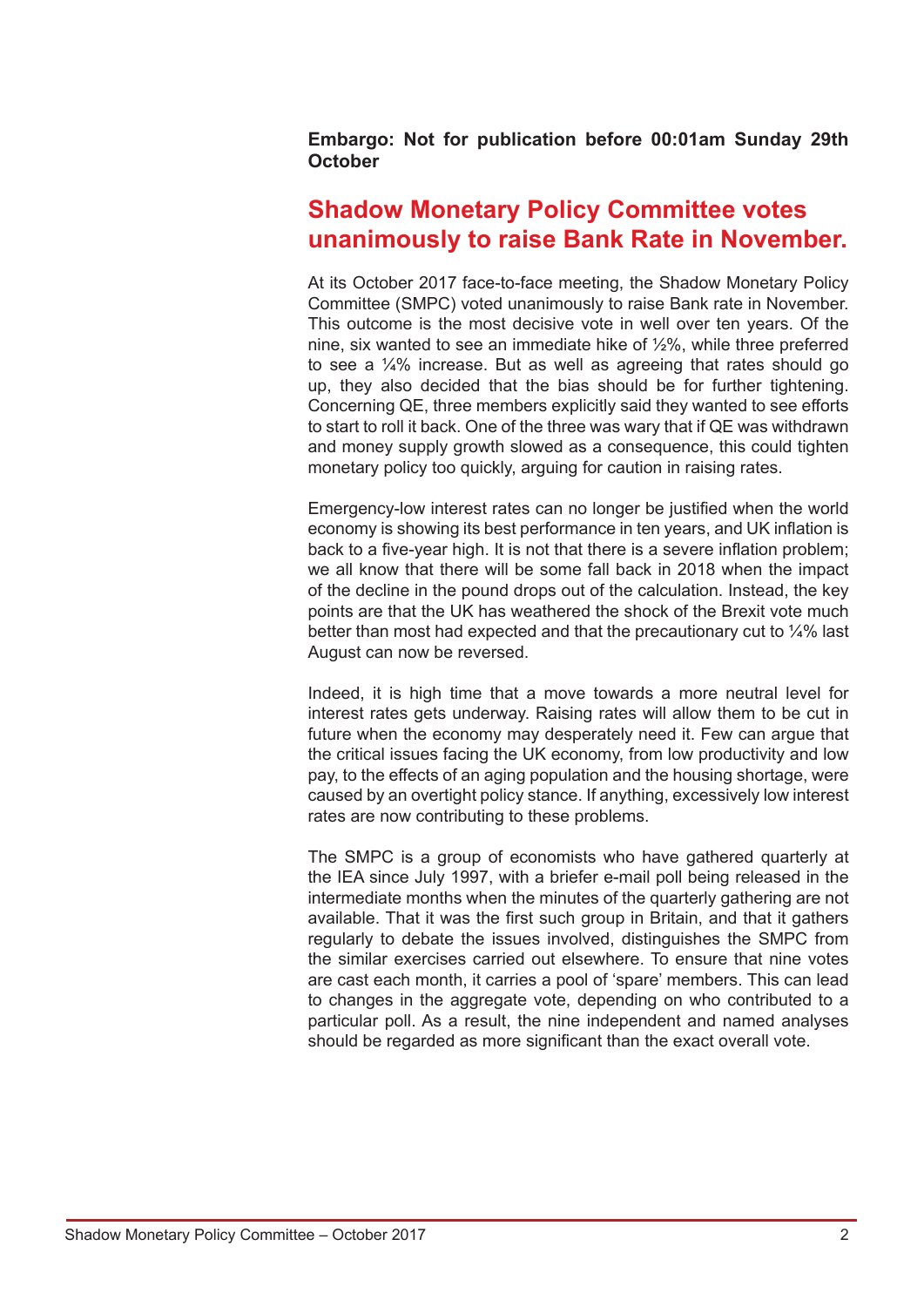# **Minutes of the meeting of 17 October 2017**

**Attendance:** Phillip Booth, Julian Jessop (IEA observer), Graeme Leach, Andrew Lilico, Peter Warburton and Trevor Williams (Chairman).

**Apologies:** Roger Bootle, Tim Congdon, Jamie Dannhauser, Anthony J Evans, John Greenwood, Kent Matthews (Secretary), Patrick Minford and Anthony Valentinyi.

**Chairman's comments:** Trevor Williams welcomed everyone to the meeting, noted the apologies and then presented the monetary situation.

### **International monetary background**

Trevor Williams started with the global economic outlook, examining changes in the growth of broad supply money M3 produced by the OECD using IMF methodology agreed with member states. Overall, for the main industrial and emerging economies, he found that growth rates of M3 were solid (this was to say rising sufficiently to support economic growth). This was consistent with the actual economic growth rates being exhibited, albeit with some important differences. For instance, growth rates of broad money M3 were faster in the emerging economies, particularly in China, than in the advanced economies.

The growth of broad money had improved in the Euro area, but remained around the 4-4.5% level, inconsistent with 2% plus GDP growth for any extended period of time. However, it was noteworthy that Eurozone growth this year was on track to be the best in a decade.

Using IMF economic forecasts made in October for 2017 and 2018, the trend of broad money was consistent with the best global economic performance since 2009. Low inflation, loose monetary policy including QE, and low commodity prices were combining to produce a cyclical recovery.

But economic forecasts by the IMF based on leading indicators suggest that the peak in the economic cycle may be close.

Trevor Williams noted the long term trend rates of growth of the emerging economies appeared to be further below their long run average, compared with how far the advanced economies are below theirs. He wondered whether this was made more likely - amongst many factors owing to corruption.

A large economy like China would find it difficult to continue to grow as fast as in the past as it achieves middle-income status, i.e., moving further along the production possibility frontier. Trevor also noted that based on potential GDP – population and productivity - some advanced and emerging economies were operating below potential.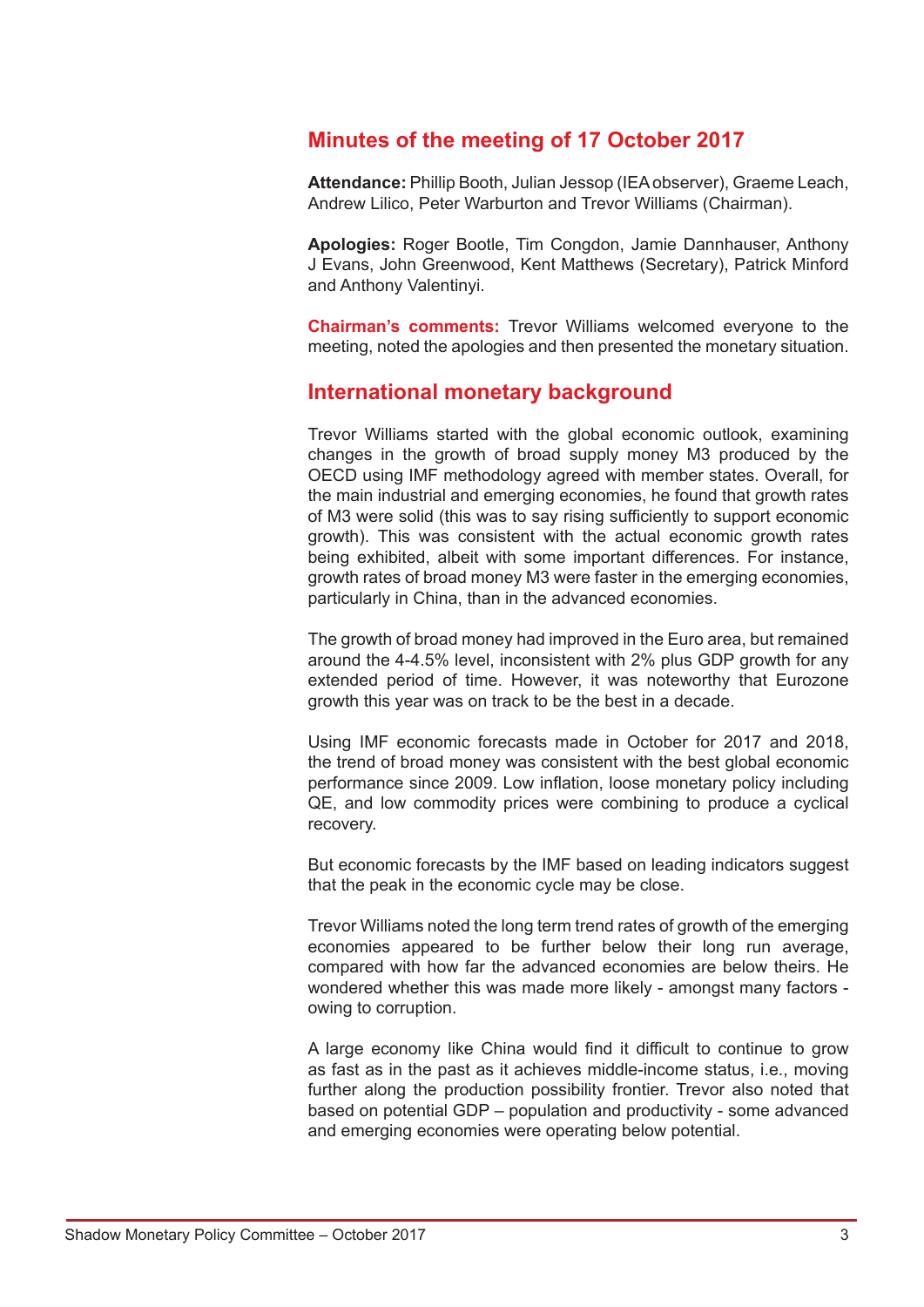## **UK monetary, economic and political background**

Trevor Williams turned to the UK monetary background, noting that growth in broad money was slowing, on an aggregate M4 basis. The good news was that the data did not suggest that the economy was about to go into recession. Growth rates of M4 of 4% to 6% were instead compatible with economic expansion of 1% to 2% a year. The bad news is that it may move closer to the lower end of that range this year and next.

Trevor highlighted that although remaining the largest category of M4, the growth of M4 holdings by the household sector was just 3% in the year to August, compared with 5.5% for the non-financial sector, and 7.7% for the 'other financial institutions'. This may be because household cash flow is under pressure from rising inflation as they try and maintain spending by lowering savings, while commercial companies are investing less than they could and 'other financial' firms, perhaps for precautionary reasons, are holding more cash in reserve. Trevor suggests that this may play to the slower economic growth trend that emerged this year.

With productivity stalling, Trevor wondered if slower gains were a result of a high proportion of firms that were surviving only due to the persistence of low-interest rates but that were undermining the productivity of firms that would invest more if their profits and allocation of capital were not being reduced by these firms.

Trevor noted that the UK's real product wage was moving in line with productivity, indicating that low pay was down to fundamental factors and was therefore not a sign of market failure. Weaker productivity gains meant weaker pay growth. A lower share of labour compensation should therefore not be a surprise.

Trevor drew attention to the fact that domestically generated inflation in the UK was weak. Above target price inflation was down to externally driven inflation from the fall in the pound and so will be reversed.

In concluding, Trevor said that, overall, the UK economy was not in bad shape. Unemployment was at a record low, the financial sector was stronger, inflation was not a serious concern, and the monetary data did not suggest that recession was likely.

The Chairman then invited discusion from members.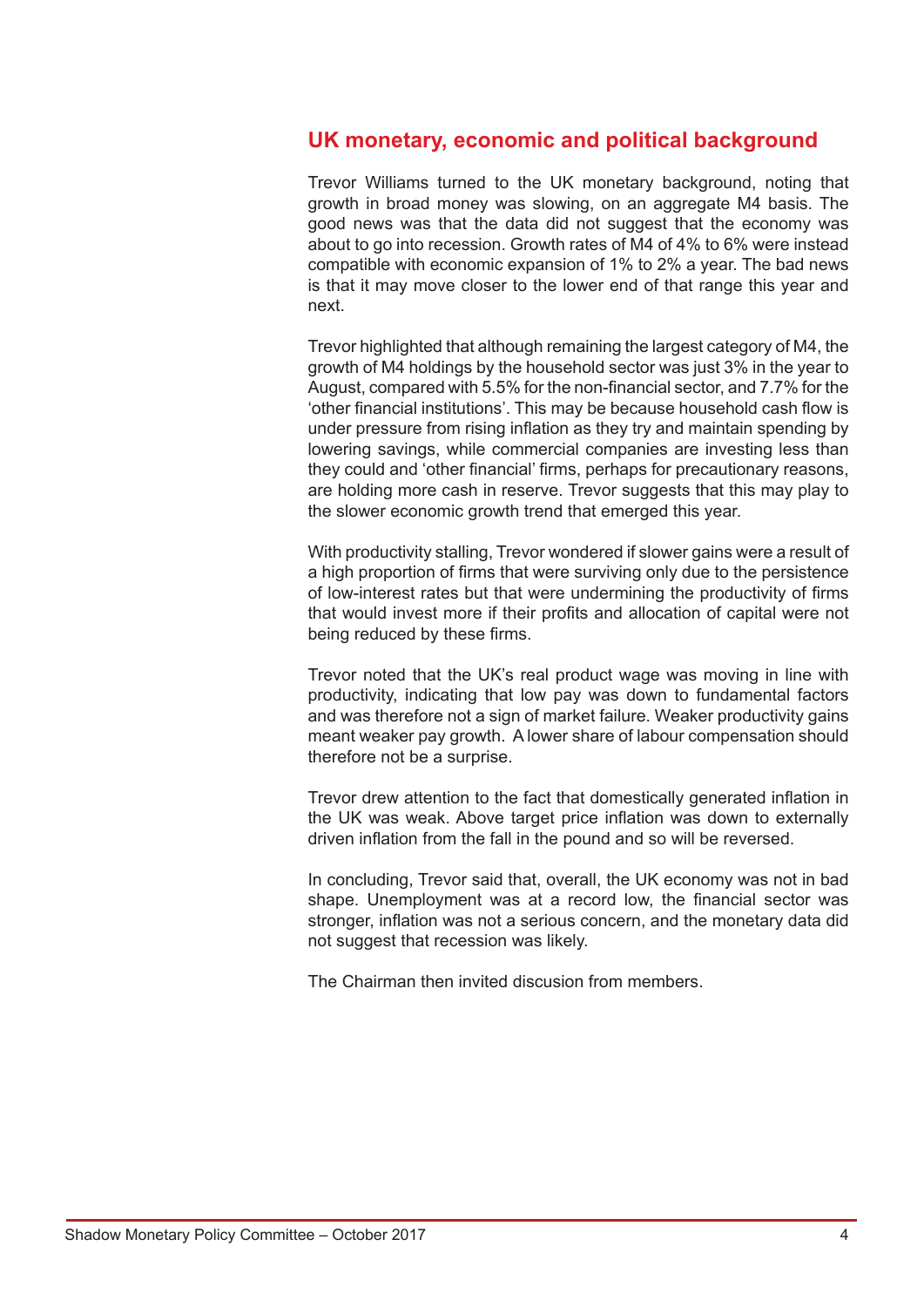# **Discussion**

Peter Warburton questioned the global inflation outlook, noting that his estimate of global inflation was higher than suggested in the presentation, at around 2.4%. Julian Jessop agreed. Recent low oil and other commodity prices may be sending a misleading signal about inflation pressure, based on three month annualied exptrapolations. Peter was also concerned about the rate of broad credit expansion in China. He pointed out that China's money supply growth is faster on his estimates than is shown by the OECD M3 series because of the shadow-banking sector that is not inclcuded.

Andrew Lilico challenged the view that global growth was 'solid,' and asked whether the number of countries showing weak or accelerating growth was a normal trend or whether it was more normal than that there would be more of a mix of contracting, slower growing and accelerating. Trevor replied that he had not seen the data back further than the ten years in the IMF chart so did not know what the mix was like across cycles.

Andrew Lilico asked whether the implication of the productivity chart - that it is well below its previous trend was wrong. Why not draw a new line of best fit through the whole data set rather than continuing the trend from the 2008 crisis and excluding what came after? This would make the gap disappear. Trevor pointed out that this would also make productivity lower on average and would imply that the trend in the past was unsustainable? He questioned whether that was true.

Philip Booth wondered whether we should trust IMF forecasts of economic growth at all, for this year or next, as their track record was so poor.

Andrew wondered if corruption could significantly weaken the growth performance of EM economies. Trevor said that evidence suggests that it does, as it leads to nonmarket factors influencing investment decisions and obscuring price signals - in other words, crony capitalism,

Graeme Leach highlighted that annual M4x growth was quicker than that of M4, but that the latest rate was still lower than at the start of the year, and it had been on a slowing trajectory through 2017.

Philip questioned whether any study could show that fixed income beats equities or other commercial assets over time, other than maybe in the last few extraordinary years of QE. He noted that the MPC was fighting the Financial Policy Committee (FPC). The MPC was keeping policy loose with record low bank rate and QE while the FPC was tightening policy via higher credit standards to curtail borrowing growth. It is no wonder that borrowers are confused.

The Chairman called the discussion to a close and invited the Shadow Monetary Policy Committee to offer their votes and comment.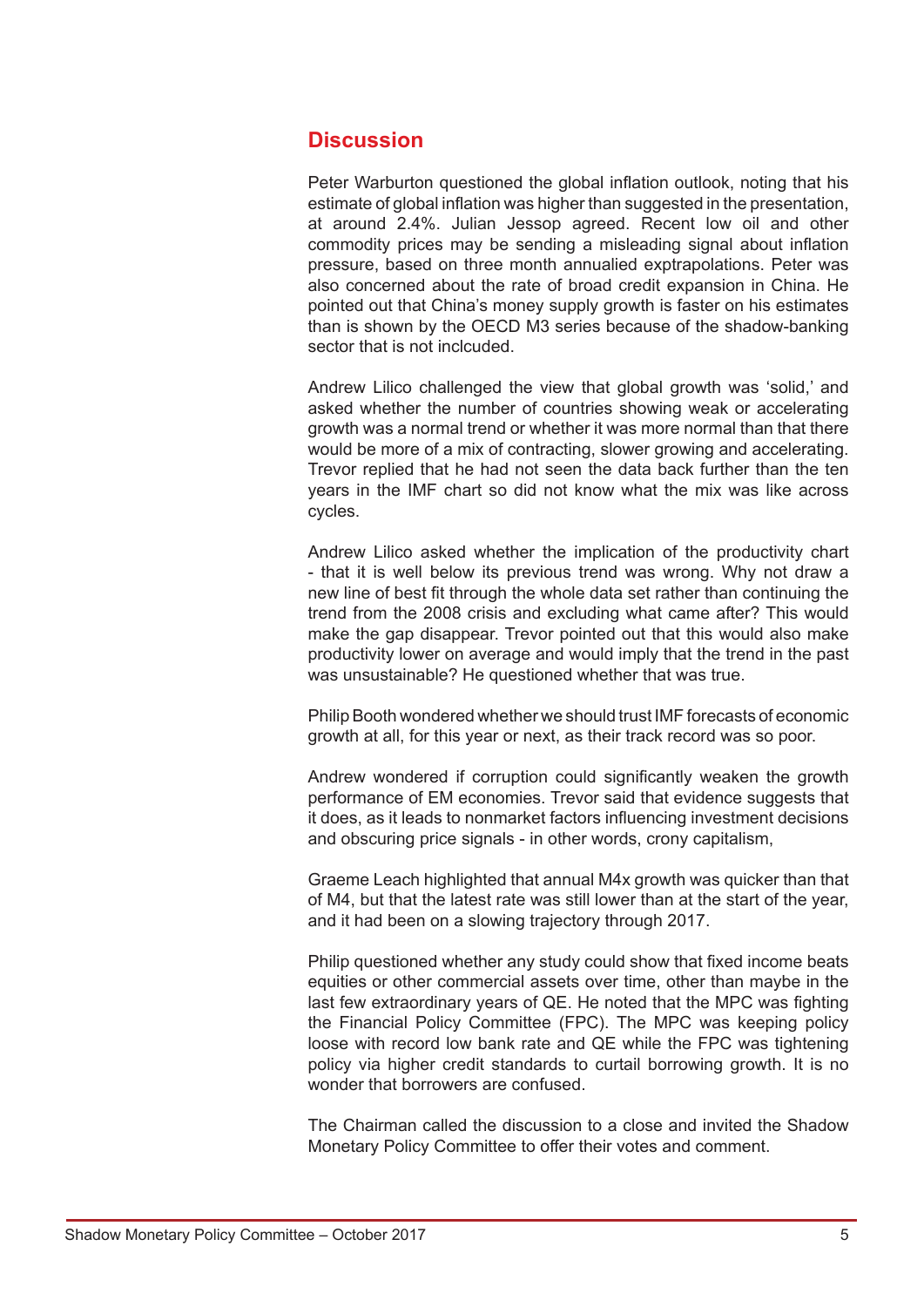# **Votes**

## **Comment by Julian Jessop**

**(IEA observer) Vote: raise rates ¼%. Bias: To tighten.** 

In order of voting, Julian Jessop, who left the meeting early, was in favour of a rise of ¼%. He said it was high time to start normalising monetary policy. The economy was healthy enough and there was no reason for delay.

Rates are only as low as ¼% because of fears of a sharp downturn following the EU referendum, which has failed to materialise. To be sure, growth is weaker than it would otherwise have been, due to the additional squeeze on real incomes from the fall in the pound and the drag on investment from uncertainty about the UK's future relationship with the EU. But despite these headwinds, the GDP has continued to grow at an average rate of 0.4% q/q in the five quarters since the Brexit vote, which is only slightly slower than the pace in the five quarters before.

What's more, it is wrong to assume that ultra-low interest rates are good for the economy. A rate rise would help to put a floor under sterling, reducing the inflationary pressure from a weaker currency. Indeed, the longer that interest rates are kept at such low levels, the greater the cost from the misallocation of resources. Ultra-low rates may actually be undermining investment by forcing firms to divert more money to offset pension deficits and by encouraging banks to speculate in financial assets rather than lend to the real economy. They are also holding back productivity by keeping 'zombie' firms going.

The timing is right too. The bulk of the incoming economic data has matched or beaten the Bank's expectations in its August Inflation Report. A November rate hike is therefore now essentially priced in to the markets. In these circumstances, leaving rates on hold might risk sending the wrong signal – either that the MPC thinks that the economic outlook is actually worsening (which could undermine confidence), or that it will keep rates low come what may (which could simply boost inflation expectations and encourage more speculation). And with the Chancellor almost certain to loosen fiscal policy in the November Budget, there will be even less need for interest rates to remain low to offset the drag from 'austerity'.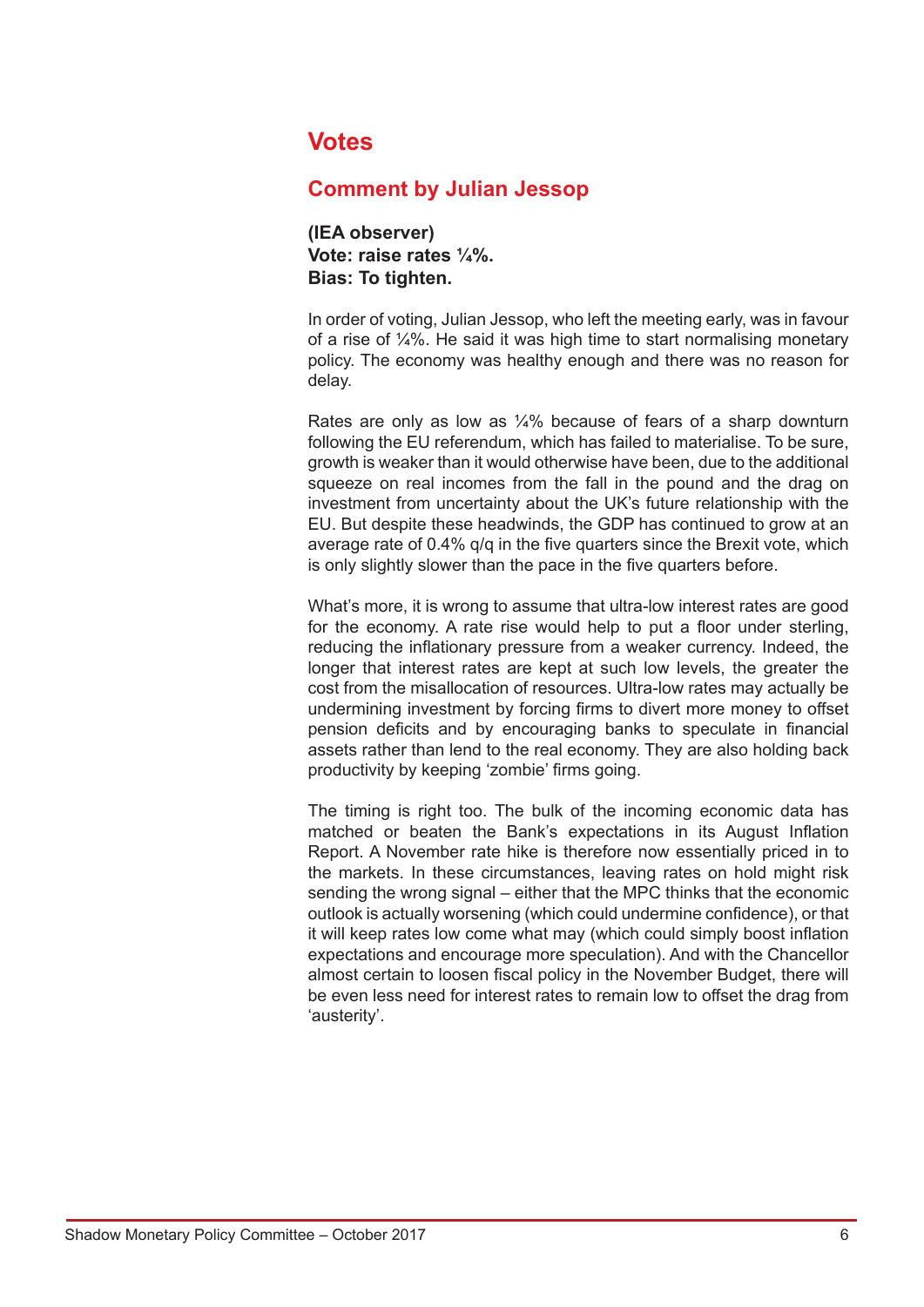# **Comment by Andrew Lilico**

**(Europe Economics) Vote: Raise Bank Rate by ½%. Bias: to increase rates further.** 

Andrew argued that a rate rise was long overdue. A quarter of a point increase was not enough to 'get ahead of the curve.' Not good enough to say that various circumstances have prevented the rise in the last few years. Bank Rate should rise by 50 basis points, with a bias to further rate increases.

## **Comment by Peter Warburton**

**(Economic Perspectives Ltd) Vote: Raise Bank Rate ½%. Bias: To raise Bank Rate in steps of ¼% to 1½%.** 

Peter said he has long argued for a rise and wants to see Bank rates go up by ½% immediately. He noted that the world economy was enjoying a pick up in nominal GDP growth. Unfortunately, the UK saw higher inflation and less real growth. The monetary policy stance has been left too loose for too long. Time to act and get on with the job of tightening. Canada resisted following the US in raising rates and is now seen being two rate moves behind where it should be.

# **Comment by Phillip Booth**

**(St Mary University, Twickenham) Vote: raise by ½%. Bias: To tighten.** 

The Bank of England should have raised rates three years ago. Now, it has to play catch up. The Bank of England has an inflation target and a mandate from Parliament to follow its remit. If it is not inclined to do so, it should say why. It is not for the Bank to decide whether meeting its mandate is the appropriate policy option. The UK's problems are not caused by an overtight policy stance. Low pay and low productivity will not be solved by low rates.

## **Comment by Graeme Leach**

**(Macronomics) Vote: Raise Bank Rate ¼%. Bias: To tighten.** 

Graeme argued that broad monetary growth was still low and did not suggest the UK had an inflation problem. He thought that weak productivity growth equalled low pay growth and so muted domestic inflation pressure. Given the uncertainties, including around Brexit, the rate rise should be kept at  $\frac{1}{4}$ %. But he has a bias to tighten.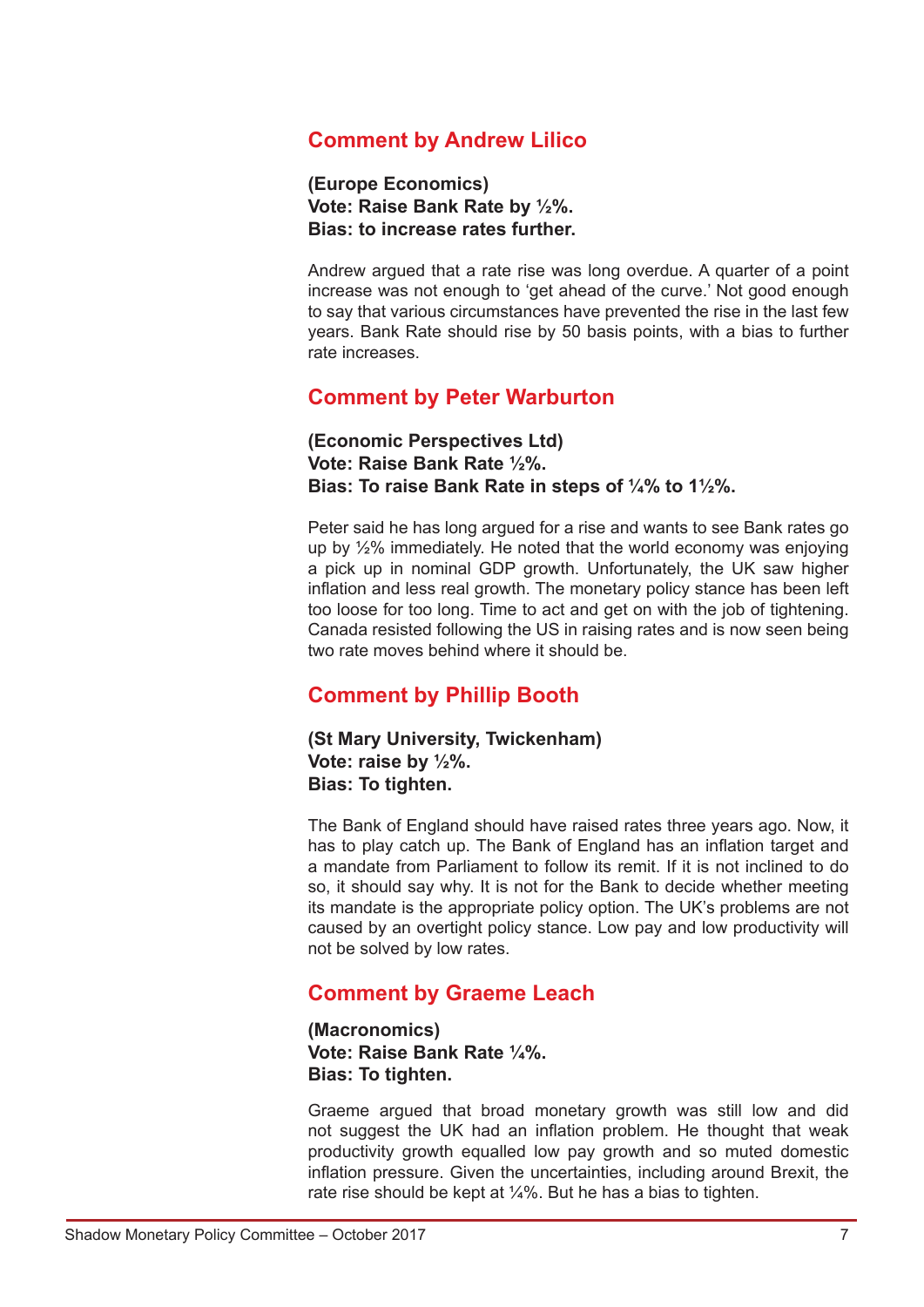# **Comment by Trevor Williams**

#### **(University of Derby & TW consultancy) Vote: Raise Bank Rate ¼%. Bias: Raise, start to unwind QE through non-reinvestment**

The economy is strong enough to withstand a rate rise, and the Bank should raise base rate by  $\frac{1}{4}$ % with a bias to tighten. But it should also start the long process of reducing its balance sheet by not reinvesting proceeds from bonds maturing. As that is a monetary tightening, it should not do another hike until it sees how the economy develops. The current slowdown is partially cyclical – the UK was due one – and with the global economy growing, the UK is not significantly at risk from a sharper slowdown next year. But monetary tightening should, in my view, be slow, well signalled and gradual. If QE starts to be unwound as suggested, money supply growth should slow and so implies a shallower path for rate increases.

### **Comment by Kent Matthews (submitted in absence)**

#### **(Cardiff Business School, Cardiff University) Vote: Raise Bank Rate by ½%. Reverse QE. Bias: To increase rates in stages.**

In the aftermath of the Brexit vote, even the most hawkish of the members of the SMPC voted for a pause in rates to allow the market reaction to subside. Rational expectations tell us that outcomes from unexpected events are different from expected ones. The Brexit vote was a classic unexpected event. But over a year on, the economy is faced with a range of possible outcomes from a Brexit-lite scenario with a prolonged transition period, to a Brexit-clean scenario that comes into place on the date of departure. Meanwhile the build-up of liquidity in the economy continues with M4 growth in the 4-6% range in recent months. The time for the Bank to act on rates is fast approaching. The economic arguments for the rebalancing of rates towards normal levels are largely microeconomic. The gross misallocation of capital resources that come from the under-pricing of credit keep Zombie entities alive and starve healthy entities of growth funds, contributing to the lacklustre productivity growth of the economy. Inflation has reached the threshold of 3 per cent – much of this is the 'one-off' effect of the Brexit depreciation, but provides the appropriate cover for the Bank to act.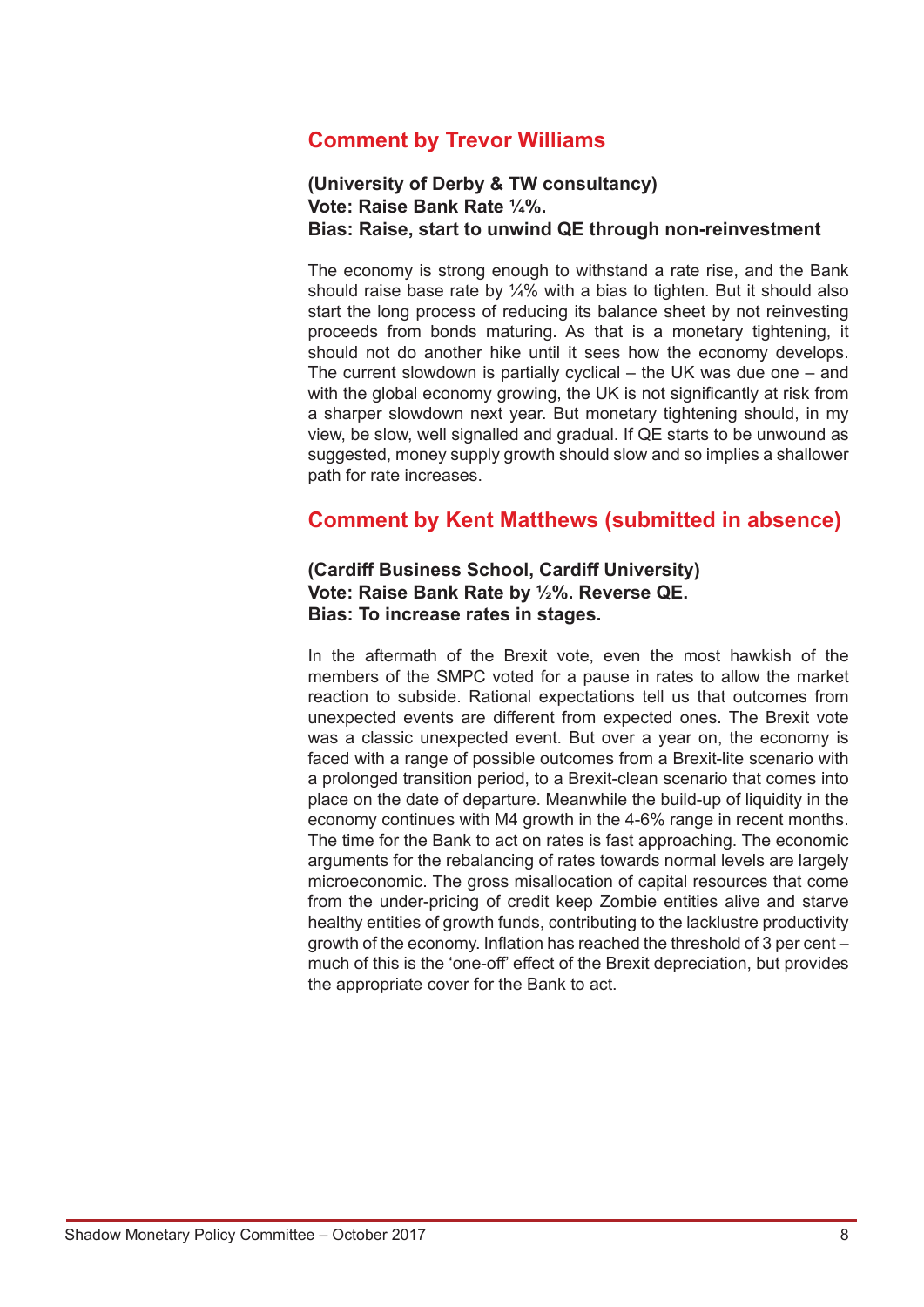# **Comment by Patrick Minford (submitted in absence)**

#### **(Cardiff Business School, Cardiff University) Vote: Increase Bank rate by ½% Bias: Raise further, discontinue QE and reverse gradually.**

#### Volte-face

One of the ideas behind inflation targeting was creating predictability in monetary policy and enabling the 'forward guidance,' implicit in the target and the actions promised to make it happen, more effective. It must be said that the Canadian governor, Mark Carney's, tenure has been marked by a great downgrading of predictability. Governor Carney has been unable to resist the temptation to talk a lot about what he might do, and then promptly to change direction.

Only a few months ago the Governor was talking about prolonged monetary ease in the face of 'Brexit uncertainty.' This looked quite strange given that the economy was growing strongly throughout 2016, even if softer consumer spending was apparently reducing 2017 growth.

However, now the Monetary Policy Committee seems to have ganged up on him and reached a more robust view of the economy, closer to mine: that it is growing steadily and that ultra-loose monetary conditions look inappropriate, therefore. Effectively, monetary policy has been on 'emergency loose' status since the financial crisis struck hard after the Lehman bankruptcy in September 2008. The MPC has finally decided enough is enough: monetary policy must return gradually to normal as befits a normal economy.

To keep the Governor onside the argument is being put about on Brexit that the Bank 'cannot offset' the effects of a long-term regime change such as Brexit. This is rich considering the Governor has been arguing that it must on every possible occasion. However, it seems to have done the trick and the Bank line is now seamlessly to 'renormalise'.

To which I say Hallelujah! This process is coming online just as the Basel Committee adjusts to the Trump administration's demands for a softening of bank regulation- at last some reversal of the draconian demands for ever-higher capital injections into banks, with their result in the nearaborting of the recovery from the crisis, itself caused mainly by central bank incompetence.

So there will be a gradual raising of interest rates and an even more gradual selling-off of the huge amounts of government bonds held by the Bank (round about a third of the national debt). This must be welcomed as a step away from a market in savings that has been hopelessly mucked around by monetary policy: returns to savers have been tiny, while the government has paid negative real interest rates for its massive borrowing and medium to largish companies with weak prospects have been allowed to survive on essentially free money. All the while small companies where disruptive innovation is potentially strong have been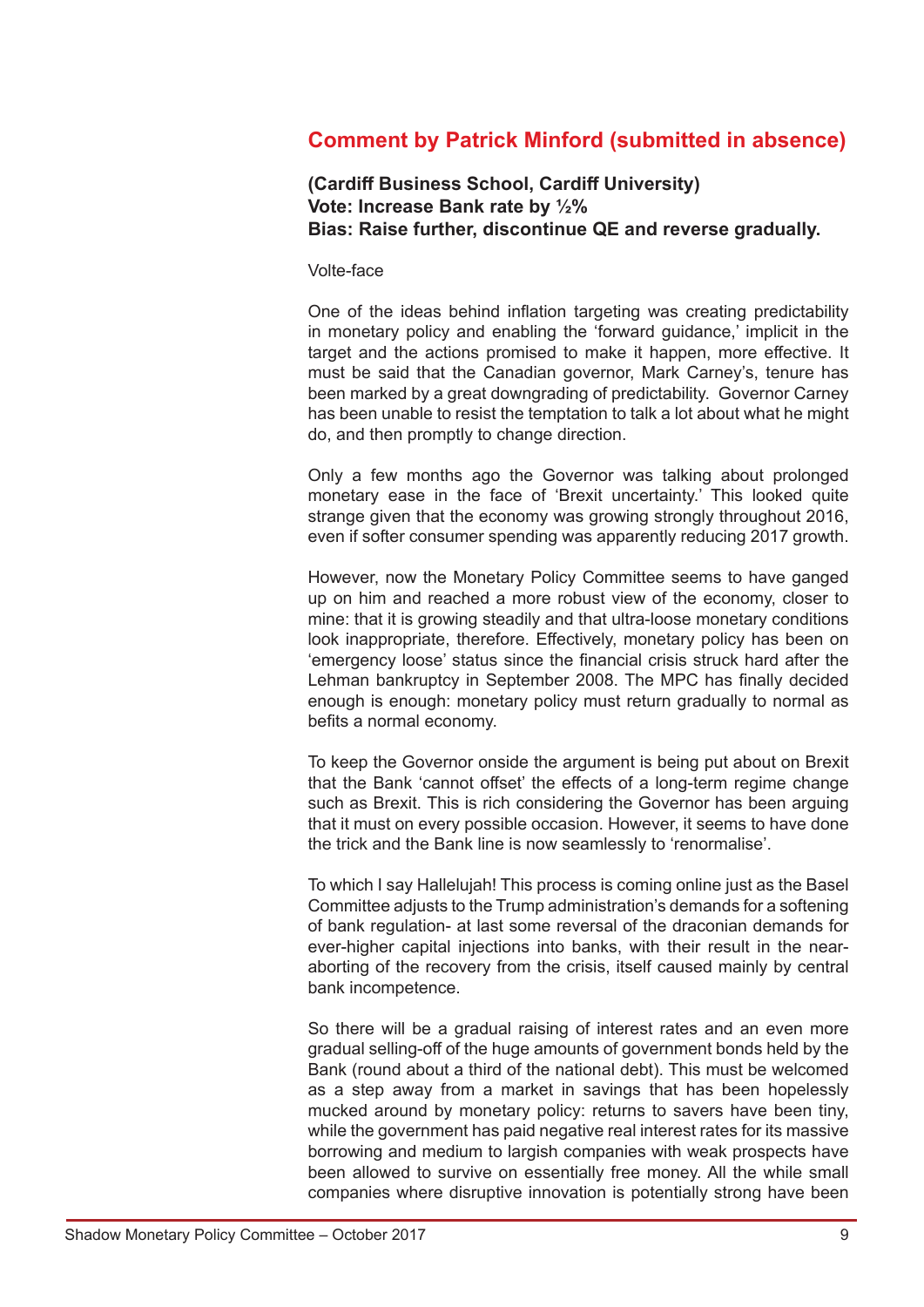denied credit because the rulebook says they are 'risky' and banks must hold a lot more capital when they lend to them. This has been a mad, bad world of credit.

Meanwhile the Brexit process continues on its inexorable course. The EU negotiators are not being cooperative so it looks as if getting agreement on trade and even on a transition period may be unobtainable. But Mr. Davis keeps on putting forward sweet reason, so putting the lack of progress firmly in the EU's court. It so happens that the UK benefits most from this lack of agreement, since without it we will go to WTO rules faster and so more quickly reap the gains from free trade and UK-based regulation.

It has never been right to bet against free trade and competition in Britain's long history. Brexit will be no exception. It remains the case that many sophisticated commentators have yet to catch up with the extent of EU protectionism and over-regulation. Getting rid of this while still selling to the EU across quite small tariff barriers, as is done by all non-EU countries of the world, will usher in a period of lower prices and more competition, the same recipe that gave us the Thatcher period of resurgent productivity.

# **Comment by Akos Valentinyi (submitted in absence)**

#### **(Cardiff University, Cardiff Business School.) Vote: Raise ½%. Bias: To raise. Gradually reverse QE.**

I would raise the Bank rate by ½% with a bias to discontinuing QE and gradually reversing it.

# **Any other business**

Following the vote, the committee discussed two proposals for letters to be written on behalf of the SMPC. Philip Booth proposed a letter about the abject failure of the IMF to forecast economic activity accurately, and that its forecasts, particularly of the UK, have been exceptionally poor. Hence, it should not have the influence and prominence it currently has amongst policymakers and others. Andrew Lilico suggested a letter proposing that new issuance of indexed linked bonds should be linked to CPIH rather than the RPI.

The Chairman suggested that both letters should be written and members could, as is usual, choose whether they wanted to add their name in support or not. Philip Booth and Andrew Lilico agreed to draft the letters and circulate to all members of the committee for their comments, and signature if they agreed, before publication.